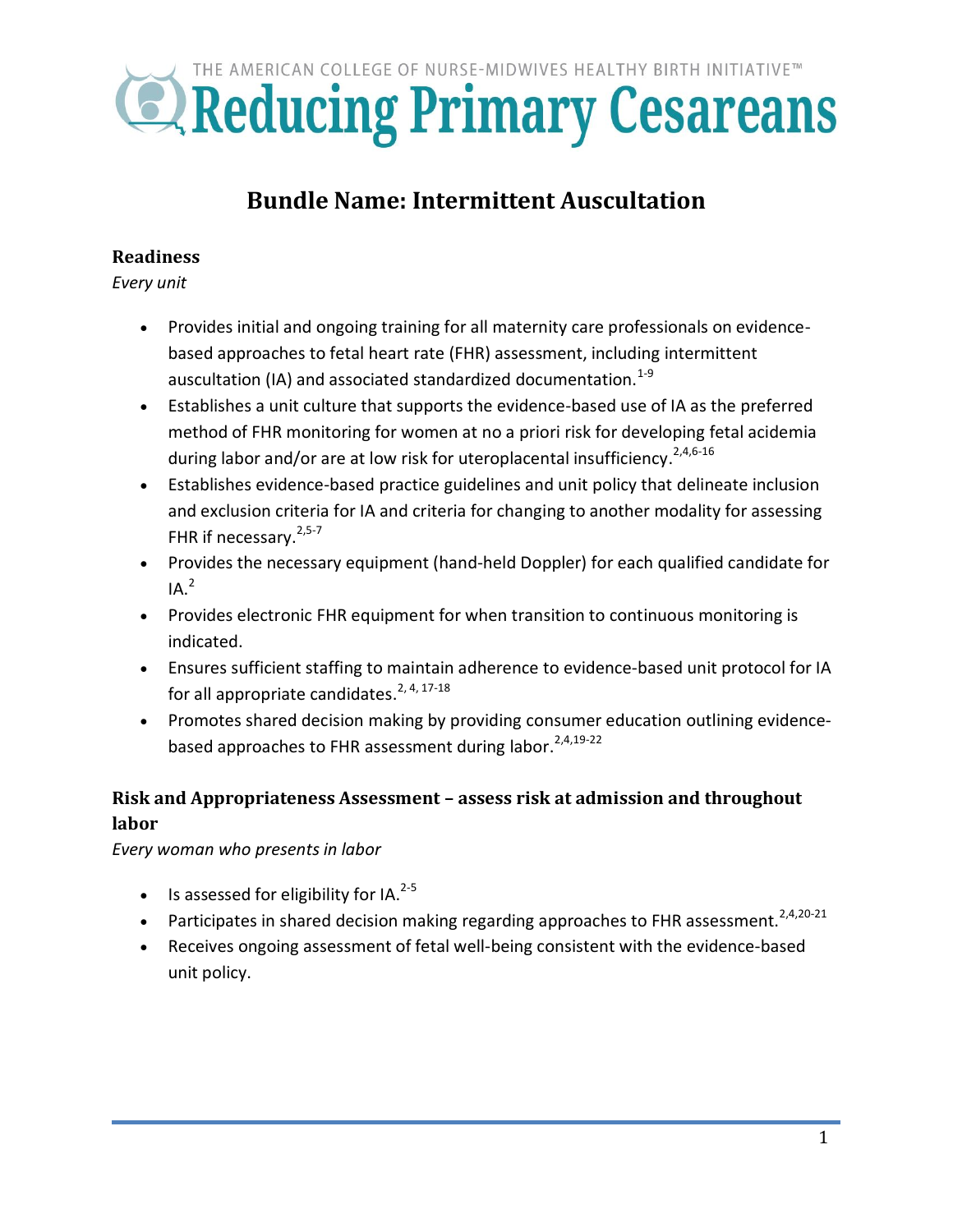#### **Reliable Delivery of Appropriate Care**

*Every woman eligible for IA*

- Is assessed in adherence with an evidence-based unit IA policy that includes established criteria for converting to continuous EFM.<sup>2-3,5-7</sup>
- Receives FHR assessment with standardized timing, methodology, and documentation throughout labor and during significant clinical events such as vaginal examinations and rupture of membranes.<sup>2-8</sup>
- Is regularly informed of overall FHR assessment throughout labor and is provided with necessary education/information about these assessments. $2,4$

#### **Recognition and Response**

*Every woman for whom eligibility for IA use changes*

- Will be transitioned to continuous electronic fetal monitoring as indicated by periodic or episodic changes in the FHR according to established criteria.<sup>2,4-5</sup>
- Will be eligible to resume IA if continuous electronic fetal monitoring indicates the fetus is at low risk for fetal acidemia according to established criteria.<sup>2</sup>
- Will be involved in decision making about method of FHR assessment if the maternal or fetal or status changes.<sup>2,4,19-21</sup>

#### **Reporting/Systems Learning**

*Every unit*

- Documents initial and ongoing training of nurses to ensure competency in performing IA and of all unit-based maternity care professionals in assessment of EFM tracings and associated documentation using the National Institute of Child Health and Human Development categories.<sup>2-4,8</sup>
- Monitors outcomes and process metrics such as number of women who meet criteria for IA who receive it.<sup>22</sup>
- Establishes multidisciplinary systems to support peer review of significant events/unexpected outcomes related to FHR assessment techniques.<sup>16</sup>
- Administers and evaluates patient satisfaction surveys that address decision making, comfort, education and process related to FHR assessment.<sup>19</sup>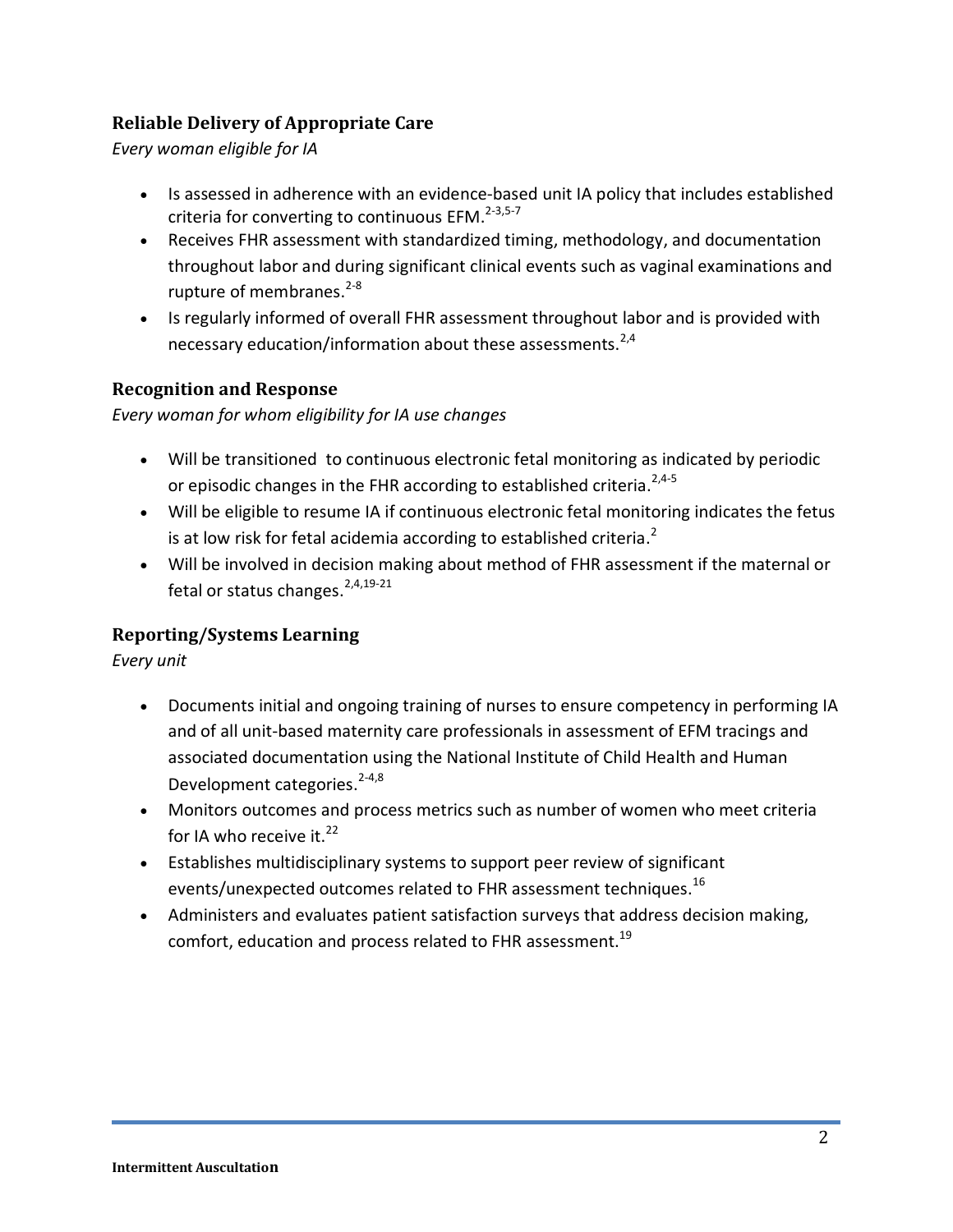#### **References**

- 1. Alfirevic Z, Devane D, Gyte GM. Continuous cardiotocography (CTG) as a form of electronic fetal monitoring (EFM) for fetal assessment during labour. *Cochrane Database Syst Rev*. 2013;5:CD006066. doi: 10.1002/14651858.CD006066.pub2.
- 2. American College of Nurse-Midwives. Intermittent auscultation for intrapartum fetal heart rate surveillance. *J Midwifery Womens Health*. 2010 ;55(4):397-403. doi: 10.1016/j.jmwh.2010.05.007.
- 3. American College of Obstetricians and Gynecologists. Practice bulletin no. 116: management of intrapartum fetal heart rate tracings. *Obstet Gynecol.* 2010;116(5):1232-1240. doi: 10.1097/AOG.0b013e3182004fa9.
- 4. Association of Women's Health, Obstetric and Neonatal Nurses. AWHONN position statement. Fetal heart monitoring. *J Obstet Gynecol Neonatal Nurs.* 2015;44(5). doi: 10.1111/1552-6909.12743.
- 5. Association of Women's Health, Obstetric and Neonatal Nurses. *Fetal Heart Monitoring*  Principles and Practices. 5<sup>th</sup> ed. Dubuque, IA: Kendal Hunt; 2015.
- 6. Liston R, Sawchuck D, Young D, Society of Obstetrics and Gynaecologists of Canada, British Columbia Perinatal Health Program. Fetal health surveillance: antepartum and intrapartum consensus guideline. *J Obstet Gynaecol Can*. 2007;29(9 Suppl 4):S3-S56.
- 7. National Institute for Health and Care Excellence. Intrapartum care of healthy women and their babies during childbirth. [http://www.nice.org.uk/guidance/cg55. Published](http://www.nice.org.uk/guidance/cg55.%20Published%20September%202007)  [September 2007.](http://www.nice.org.uk/guidance/cg55.%20Published%20September%202007) Accessed August 25, 2015
- 8. Macones GA, Hankins GD, Spong CY, Hauth J, Moore T. The 2008 National Institute of Child Health and Human Development Research Workshop report on electronic fetal heart rate monitoring. *J Obstet Gynecol Neonatal Nurs*. 2008;37(5):510-515. doi: 10.1111/j.1552-6909.2008.00284.x.
- 9. Devane D, Lalor JG, Daly S, McGuire W, Smith V. Cardiotocography versus intermittent auscultation of fetal heart on admission to labour ward for assessment of fetal wellbeing. *Cochrane Database Syst Rev*. 2012;2:CD005122. doi: 10.1002/14651858.CD005122.pub4.
- 10. MacDonald D, Grant A, Sheridan-Pereira M, Boylan P, Chalmers I. The Dublin randomized controlled trial of intrapartum fetal heart rate monitoring. *Am J Obstet Gynecol*. 1985;152:524-539.
- 11. Graham EM, Petersen SM, Christo DK, Fox HE. Intrapartum electronic fetal heart rate monitoring and the prevention of perinatal brain injury. *Obstet Gynecol*. 2006;108:656- 666.
- 12. Madaan M, Trivedi SS. Intrapartum electronic fetal monitoring vs intermittent auscultation in postcesarean pregnancies. *Int J Gynaecol Obstet*. 2006;94(2):123-125.